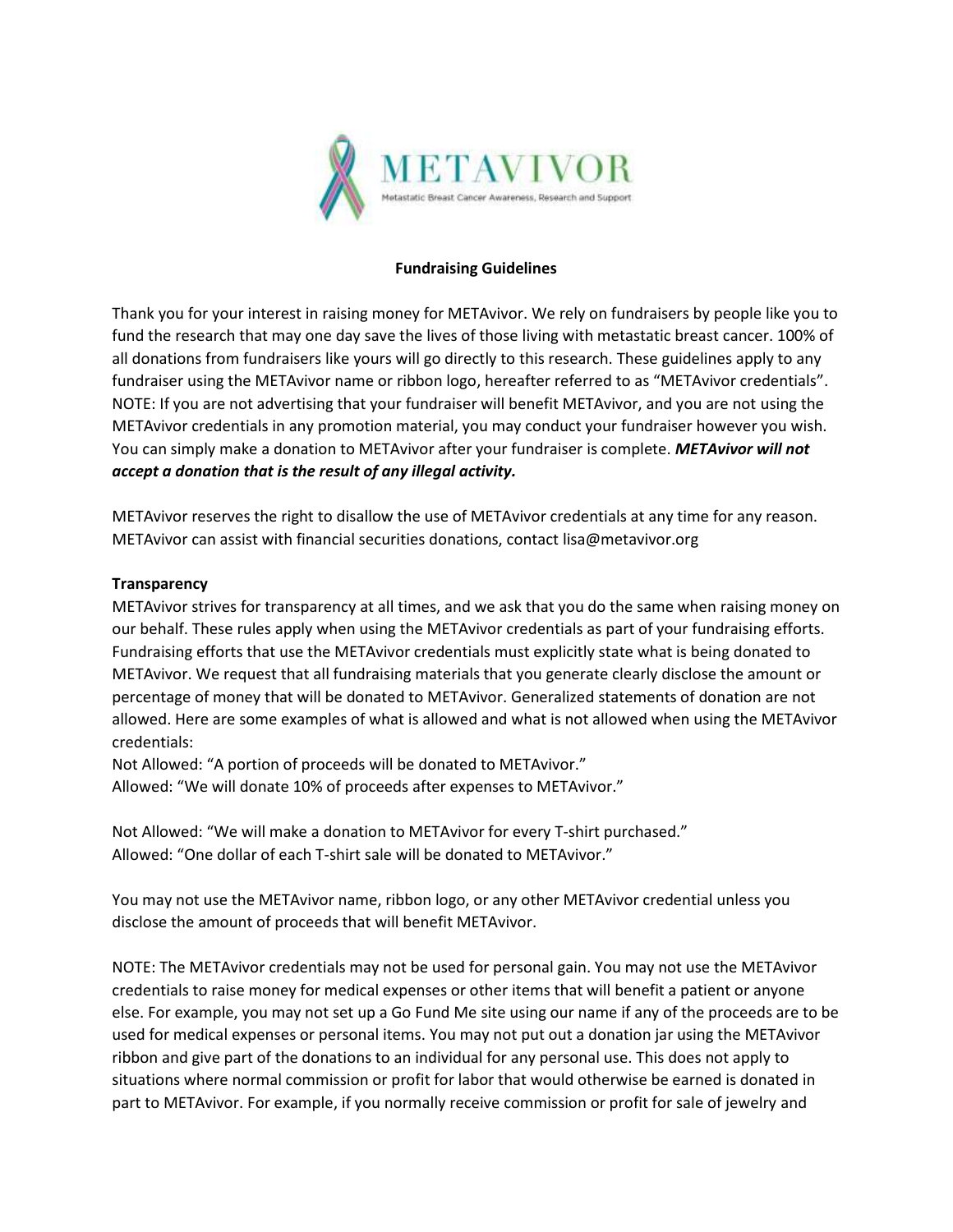wish to donate a clearly disclosed percentage to METAvivor then use of the METAvivor credentials is allowed.

# **Types of Fundraisers**

There are many ways of raising money for METAvivor. One of the simplest is to request that your friends and family make a donation on our web site, or send us a check. This technique is surprisingly effective! Another option is to request a personal fundraising page on our website. We can build a custom page that includes photos, video and text, as well as a running tally of how much you have raised. *The advantage of this approach is that donations made in this way are usually tax deductible for the donor.*  METAvivor is able to send you a list of the names and addresses of people who have donated on your page when you request it.

Third party fundraising sites such as "Go Fund Me" and "Kickstarter" have also been used with good success. The disadvantage of this approach is that your donors will not receive a tax deduction letter from METAvivor, and the fundraising sites typically take a cut of the money raised. Events are also a great way to raise money, whether it is a bake sale at a local coffee shop or a black tie gala. Please comply with all local, state and federal laws when conducting these fundraisers. It is important to get appropriate permits, particularly if you are serving alcohol. Check with local government for details.

## **Donation Receipts**

In general you are not allowed to issue donation *receipts* on behalf of METAvivor. If you anticipate receiving donations that require receipts please contact us a[t info@metavivor.org.](mailto:info@metavivor.org) It is acceptable to send *thank you letters* to your donors for donating items *to your event*. You may describe the donated item in your thank you letter, but please do not apply a value to the item. If you have questions about this policy please do not hesitate to contact us at [info@metavivor.org.](mailto:info@metavivor.org)

### **Merchandise Sales**

Merchandise is also a popular way to raise money for METAvivor. Please be aware that if you sell merchandise you are responsible for paying sales tax, if applicable.

# **Fundraising in Conjunction with other Organizations**

The METAvivor name and ribbon logo may not be used to fundraise in conjunction with fundraising done by other organizations unless this has been explicitly approved by that organization. For example, you may not raise money for METAvivor as part of a walk or run being organized by another organization. Note that this does not apply to use of the ribbon logo for awareness purposes, see the ribbon usage guides.

# **Design of Fundraising Materials**

METAvivor is sensitive to the opinions of all of our supporters, and we do not wish to offend anyone. If you are using the METAvivor credentials, we request that you adhere to the following guidelines in designing all posters, advertisements, merchandise, etc. for your fundraiser.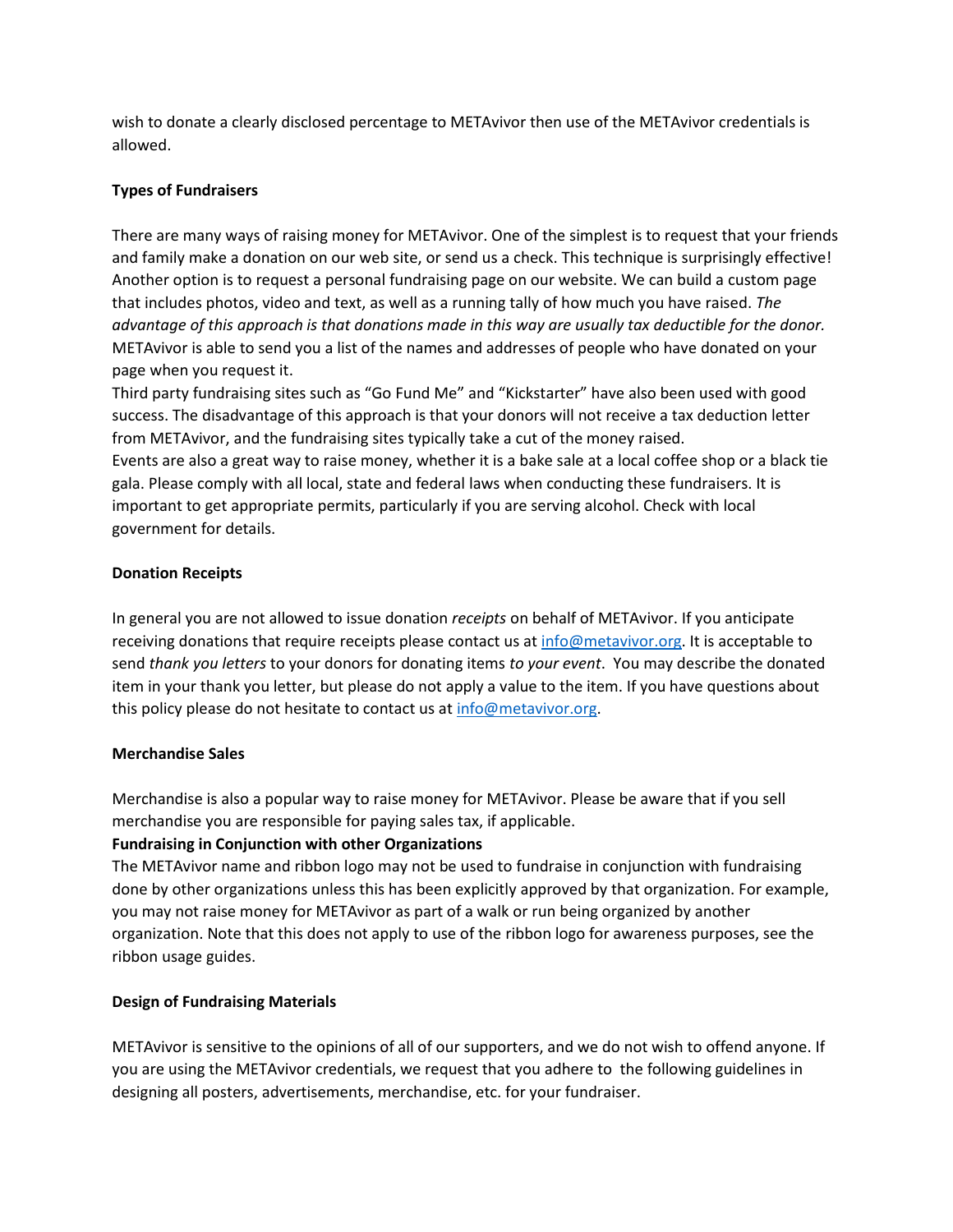1. Do not use profanity.

2. Do not use innuendo or slang to refer to breasts. Use of the METAvivor credentials with such euphemisms as "ta-tas", "boobies", "second base", etc is not allowed.

3. Do not copy, mimic or lampoon any other organization or individual's design or slogan.

4. Do not use a hashtag that is associated with another organization or individual.

5. Do not use anything in your promotional materials that is trademarked or copywrited by another organization or individual.

### **Images**

Pictures from the METAvivor website or any pictures of a METAvivor Board Member can be requested by contacting sonya@metavivor.org. **Pictures may not be used unless prior written consent is received from METAvivor.**

## **Third Party Fundraisers**

METAvivor Research and Support is delighted to receive donations from fundraisers organized by individuals and organizations who are not affiliated with METAvivor, subject to the following guidelines:

- 1. All usage of the metastatic breast cancer ribbon logo must comply with the ribbon usage guidelines.
- 2. "METAvivor", "METAvivor Research and Support, Inc." and [www.METAvivor.org](http://www.metavivor.org/) may be used in promotional materials only as an identified recipient of proceeds of the fundraiser.
- 3. METAvivor must be notified that it will be a fundraiser recipient prior to the METAvivor name being used in promotional materials. The fundraising element must provide a contact name, email and phone number.
- 4. In no way should it be implied that METAvivor is participating in the organization or execution of any fundraiser.
- 5. METAvivor may be described in promotional materials as follows: "METAvivor Research and Support is a non-profit organization dedicated to providing support for women and men with metastatic breast cancer (MBC) and funding research to transition MBC from a terminal illness to a controlled, chronic condition."
- 6. METAvivor reserves the right to rescind permission to use the METAvivor name at any time.
- 7. Organizers of fundraisers to benefit METAvivor are asked to report fundraiser status at such times as are mutually agreed upon between the METAvivor Board of Directors and the person/persons/organization hosting the fundraiser.

Those who comply with our policy may be listed on our web site.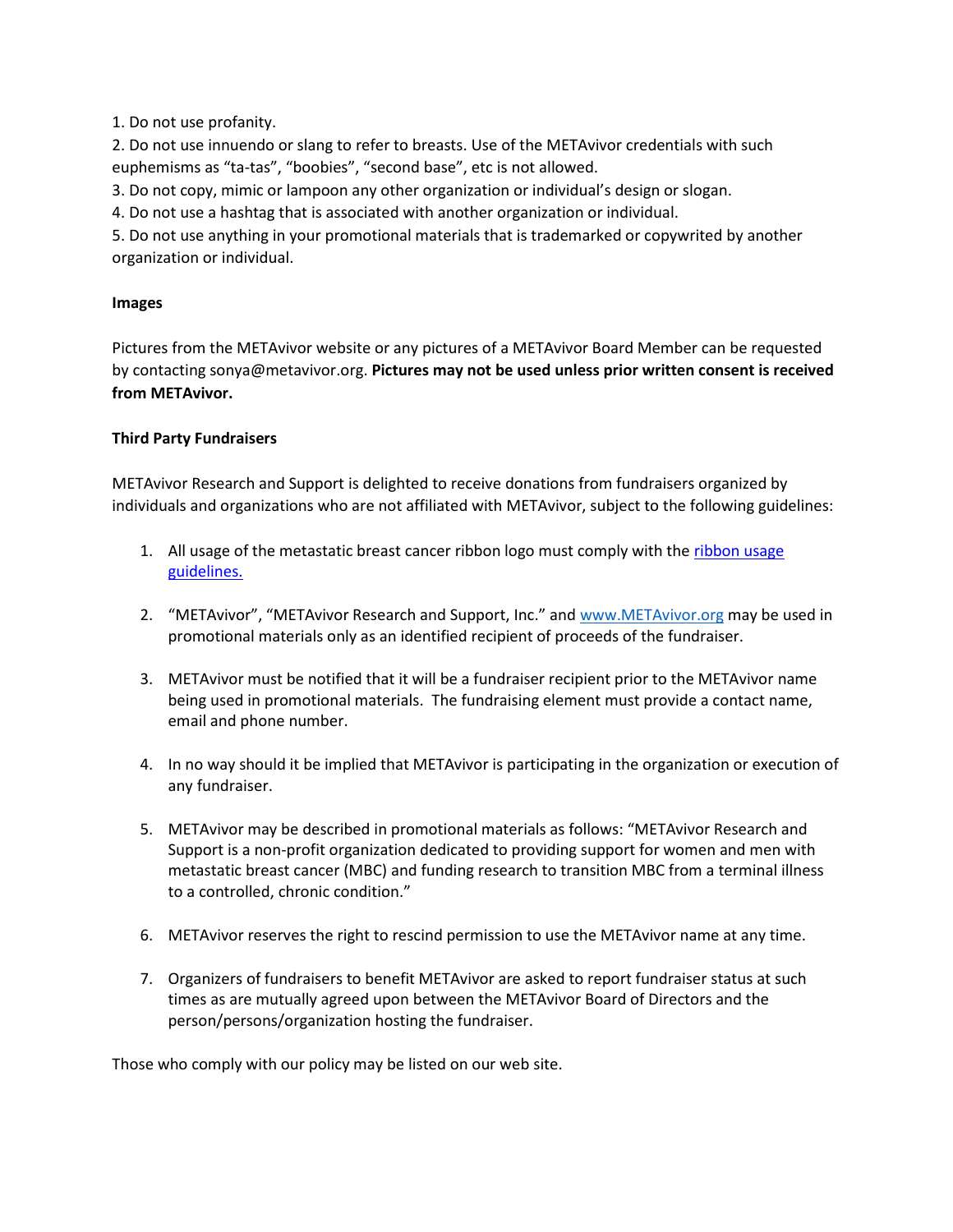METAvivor Research and Support reserves the right to apply additional restrictions and guidelines to any outside party using the METAvivor name and/or logo.

# **Metastatic Breast Cancer Ribbon Logo Usage Guidelines**

The metastatic breast cancer ribbon logo is a trademark owned by METAvivor Research and Support, Inc. METAvivor will consider authorizing the use of the metastatic breast cancer ribbon logo for the following purposes:

- Activities, promotion and publications that raise awareness of the metastatic breast cancer condition.
- Activities that provide support services for women and men with metastatic breast cancer.
- Fundraising activities, promotion and publications that raise money for metastatic breast cancer research, where such research has the goal of transitioning metastatic breast cancer from a terminal illness to a controlled, chronic condition.
- Fundraising activities, promotion and publications that raise money for support services for women and men with metastatic breast cancer.

METAvivor Research and Support, Inc. further requires the following:

- Any organization using the metastatic breast cancer ribbon logo shall have as its primary focus the condition of metastatic breast cancer.
- 50% of the net proceeds from the sale of any merchandise **containing the metastatic breast cancer ribbon logo** shall benefit METAvivor.
- All uses of the metastatic breast cancer ribbon logo shall be accompanied by the words "metastatic breast cancer ribbon logo used by permission of METAvivor Research and Support, Inc.".
- The metastatic breast cancer ribbon logo shall not be modified or altered in any way without the express written consent of METAvivor Research and Support Inc.

Organizations wishing to use the metastatic breast cancer ribbon logo shall apply to METAvivor Research and Support in writing. The application must include details as to how the logo will be used in compliance with the above standards. Applications can be emailed to [info@metavivor.org,](mailto:info@metavivor.org) or mailed to

> METAvivor Research and Support, Inc. 1783 Forest Drive #184 Annapolis, MD 21401

METAvivor Research and Support, Inc. reserves the right to modify these usage guidelines at any time. METAvivor may consider authorizing the use of the ribbon for other purposes on a case by case basis. METAvivor further reserves the right to rescind the authorization of the use of the metastatic breast cancer ribbon logo at any time, for any reason.